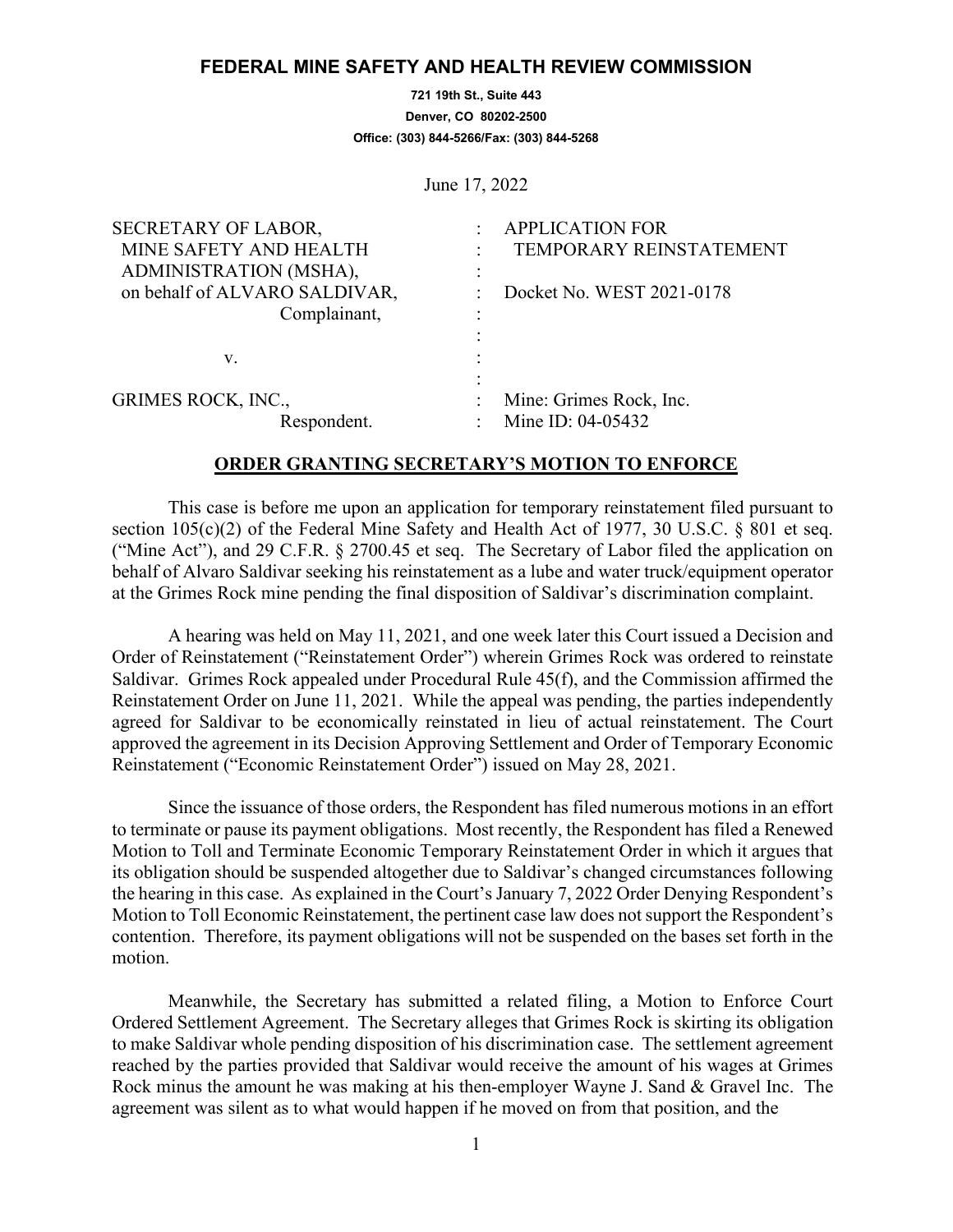Respondent continued paying the diminished amount even after Saldivar left Wayne J. Sand & Gravel Inc. and was unemployed.

The purpose of temporary reinstatement, as codified in the Mine Act, is "to put the miner back to work as soon as possible so that he or she can resume earning a living while the discrimination case is heard." *North Fork Coal Corp.*, 33 FMSHRC 589, 592 (Mar. 2011). The Reinstatement Order in this case was issued to accomplish this goal for Saldivar. The later Economic Reinstatement Order simply "described how the parties proposed to implement relief ordered by the judge pursuant to the Mine Act." *Id.* Accordingly, I cannot "ignore that statute in determining the construction, application, and effect" of the Economic Reinstatement Order and the agreement between the parties incorporated within it. *Id*.

The Economic Reinstatement Order was issued in the shadow of the initial Reinstatement Order, which mandated full and total reinstatement for Saldivar at his previous rate of pay. I approved the parties' settlement agreement insofar as it adequately made Saldivar whole while his discrimination case was pending. Ambiguity in the agreement must be interpreted to further the goal of the Mine Act and of the original Reinstatement Order. Obligations under the Economic Reinstatement Order can change when circumstances change, as evidenced by the tolling of the operator's obligation upon Saldivar's unavailability. *See* Order Granting Motion to Toll Temporary Reinstatement (April 19, 2022).

Accordingly, I find that the Respondent is obligated to pay Saldivar the full amount ordered in the original Reinstatement Order offset by his pay from other employers for the period elapsed between May 18, 2021 and June 17, 2022, minus any periods of unavailability. The Secretary has agreed in his motion that those periods of unavailability include August 6 through November 14, 2021 and March 30 through May 17, 2022. Grimes Rock is not responsible for compensating Saldivar while he was unavailable during those periods of time. The company has argued in many repetitious filings that it is not responsible to pay Saldivar during his times of unavailability, and the Secretary has agreed to that assertion. In his motion seeking pay for Saldivar, the Secretary lists, in detail, the times Saldivar was available or unavailable for work, as well as the times that Saldivar mitigated the amount owed with alternative employment. Grimes Rock responded to the Secretary's motion with some information about payments made to Saldivar, but did not supply any facts to dispute the times and amounts set forth by the Secretary. Hence, there are no facts in the record that contradict Saldivar's availability to work for all times outside of the two above-listed periods of unavailability. If the Respondent had any **factual** information refuting the Secretary's calculations of economic reinstatement, it has had ample time to supply those facts. Grimes Rock files incessant motions, often duplicative and irrelevant, but nonetheless has had every opportunity to supply facts instead of conjecture in its constant filings.

Grimes Rock claims that it should be entitled to a hearing on the issue of missed pay, asserting that it has the right to question whether Saldivar has been looking for work. Here again, Grimes Rock misunderstands the nature of temporary reinstatement. Instead of barraging the Court with countless "renewed" motions, the Respondent should take the time to understand the law, and to allow the Court time to address the important and underlying issue of discrimination. Every minute spent reading and digesting these tedious motions only sets back the time the Court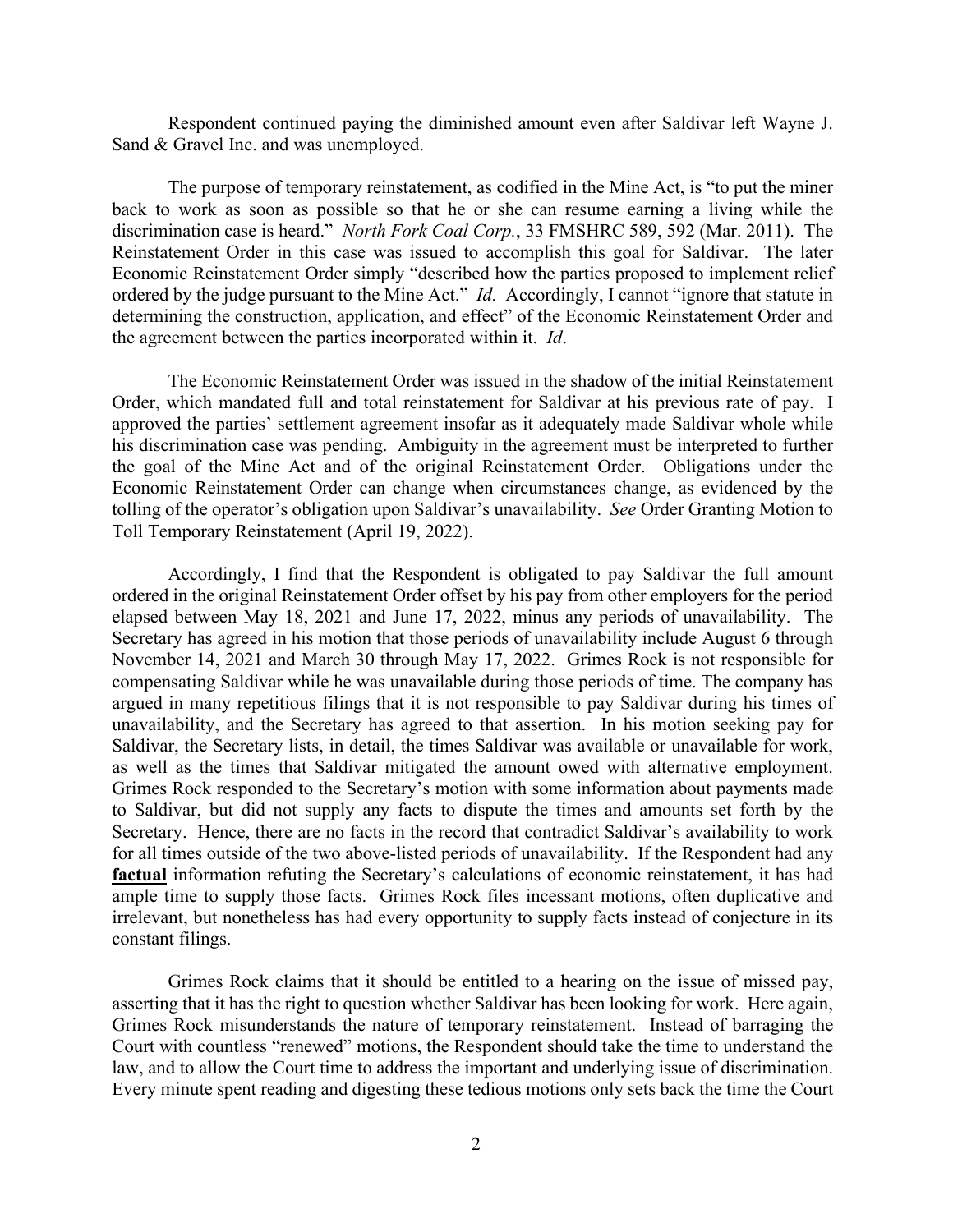has to issue a final decision in this case. Accordingly, the Respondent's motions to terminate the temporary reinstatement and its motion for a hearing are hereby denied.

WHEREFORE, the Secretary's Motion to Enforce Court Ordered Settlement Agreement is **GRANTED**. The Respondent is **ORDERED** to pay Saldivar the full wages as ordered in the Reinstatement Order during the periods of his availability to work between May 18, 2021 and June 17, 2022, offset by his wages earned from alternative employment during that period. The Respondent shall pay  $$9,723.08<sup>1</sup>$  $$9,723.08<sup>1</sup>$  $$9,723.08<sup>1</sup>$  that is past due for the period before May 17, 2022, and is further obligated to pay a gross total of \$2,810.86[2](#page-2-1) for the period between May 17 and June 17, 2022. Future payment obligations under the Economic Reinstatement Order are hereby **TERMINATED** as of this date. The Respondent's renewed motion is **DENIED**.

Margaret A. Miller Administrative Law Judge

<span id="page-2-0"></span><sup>&</sup>lt;sup>1</sup> The Secretary does not allege nonpayment before November 8, 2021. Calculations are based on the table below. Information in the table comes from both parties' submissions in this case. The difference between the final amounts owed here and in the Secretary's motion is accounted for by the April 1 check, as included in the Respondent's response.

| <b>Pay Period</b>  | <b>Amount Due</b> |             | <b>Amount Paid</b> | <b>Amount Owed</b> |
|--------------------|-------------------|-------------|--------------------|--------------------|
| <b>Begins With</b> |                   |             |                    |                    |
| 11/8/2021          | \$                | 1,583.26    | \$<br>1,068.39     | \$<br>514.87       |
| 11/22/2021         | \$                | 3,166.53    | 2,136.78<br>\$     | 1,029.75<br>\$     |
| 12/6/2021          | \$                | 3,166.53    | \$<br>2,136.78     | 1,029.75<br>\$     |
| 12/20/2021         | \$                | 3,166.53    | \$<br>2,136.78     | 1,029.75<br>\$     |
| 1/3/2022           | \$                | 3,166.53    | \$<br>2,136.78     | 1,029.75<br>\$     |
| 1/17/2022          | \$                | 3,166.53    | \$<br>2,136.78     | \$<br>1,029.75     |
| 1/31/2022          | $\mathcal{S}$     | 1,250.66*   | \$<br>1,250.66     | \$<br>0.00         |
| 2/14/2022          | \$                | 3,166.53    | \$<br>1,250.66     | 1,915.87<br>\$     |
| 2/28/2022          | \$                | $2,616.53*$ | \$<br>2,136.78     | \$<br>479.75       |
| 3/14/2022          | $\mathcal{S}$     | 3,166.53    | \$<br>2,136.00     | \$<br>1,030.53     |
| 3/28/2022          | \$                | 633.31      | \$<br>0.00         | \$<br>633.31       |
| <b>TOTAL</b>       | \$                | 28,249.47   | 18,526.39<br>\$    | 9,723.08<br>\$     |

\* Periods of mitigation.

<span id="page-2-1"></span> $2$  This figure was calculated by subtracting the wages from Saldivar's new employment (prorated for 22 workdays) from his previous wages from Grimes Rock (prorated for 23 days of availability).